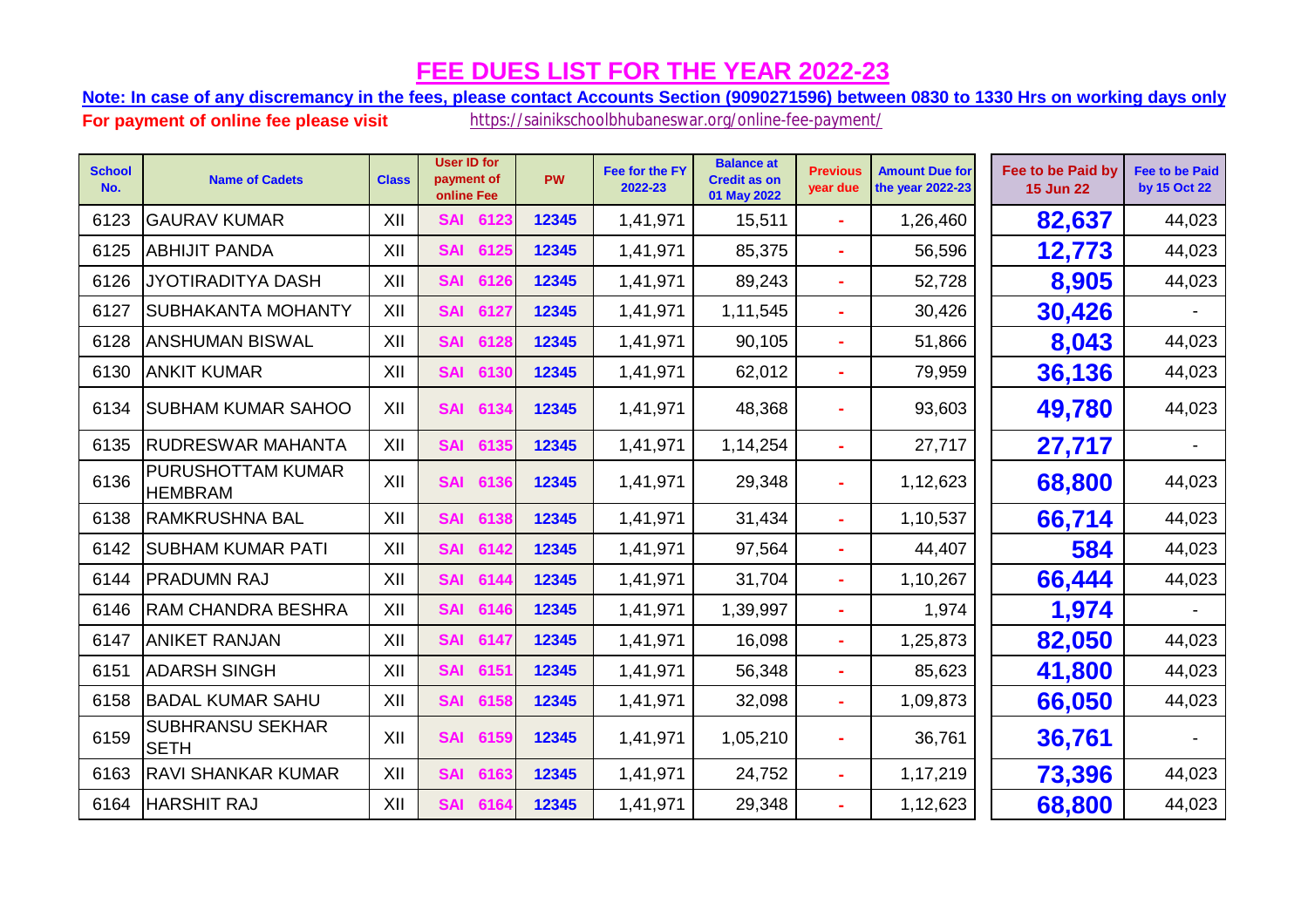## **FEE DUES LIST FOR THE YEAR 2022-23**

**Note: In case of any discremancy in the fees, please contact Accounts Section (9090271596) between 0830 to 1330 Hrs on working days only.**

**For payment of online fee please visit** https://sainikschoolbhubaneswar.org/online-fee-payment/

| <b>School</b><br>No. | <b>Name of Cadets</b>                 | <b>Class</b> | <b>User ID for</b><br>payment of<br>online Fee | <b>PW</b> | Fee for the FY<br>2022-23 | <b>Balance at</b><br><b>Credit as on</b><br>01 May 2022 | <b>Previous</b><br>year due | <b>Amount Due for</b><br>the year 2022-23 | Fee to be Paid by<br><b>15 Jun 22</b> | <b>Fee to be Paid</b><br>by 15 Oct 22 |
|----------------------|---------------------------------------|--------------|------------------------------------------------|-----------|---------------------------|---------------------------------------------------------|-----------------------------|-------------------------------------------|---------------------------------------|---------------------------------------|
| 6166                 | <b>BISWARANJAN NAYAK</b>              | XII          | <b>SAI 6166</b>                                | 12345     | 1,41,971                  | 76,661                                                  | ÷.                          | 65,310                                    | 21,487                                | 44,023                                |
| 6167                 | <b>OM PANIGRAHI</b>                   | XII          | <b>SAI</b><br>6167                             | 12345     | 1,41,971                  | 16,368                                                  | ÷.                          | 1,25,603                                  | 81,780                                | 44,023                                |
| 6169                 | <b>AKASH SINGH</b>                    | XII          | <b>SAI</b><br>6169                             | 12345     | 1,41,971                  | 32,368                                                  |                             | 1,09,603                                  | 65,780                                | 44,023                                |
| 6170                 | <b>VANSH MANI</b>                     | XII          | <b>SAI</b><br>6170                             | 12345     | 1,41,971                  | 25,268                                                  | ÷.                          | 1,16,703                                  | 72,880                                | 44,023                                |
| 6171                 | <b>AYUSHMAN PATI</b>                  | XII          | <b>SAI</b><br>617'                             | 12345     | 1,41,971                  | 1,11,008                                                | ÷.                          | 30,963                                    | 30,963                                |                                       |
| 6173                 | <b>SHAIKH CHANU</b>                   | XII          | <b>SAI</b><br>6173                             | 12345     | 1,41,971                  | 91,894                                                  | $\blacksquare$              | 50,077                                    | 6,254                                 | 44,023                                |
| 6174                 | <b>DUSMANTA SAHU</b>                  | XII          | <b>SAI</b><br>6174                             | 12345     | 1,41,971                  | 1,11,672                                                | ٠                           | 30,299                                    | 30,299                                |                                       |
| 6175                 | <b>SHAKTI PRASAD SAHU</b>             | XII          | <b>SAI</b><br>6175                             | 12345     | 1,41,971                  | 1,10,881                                                | ÷.                          | 31,090                                    | 31,090                                |                                       |
| 6176                 | <b>PIYUSH PRITAM MAJHI</b>            | XII          | <b>SAI</b><br>6176                             | 12345     | 1,41,971                  | 69,670                                                  | $\sim$                      | 72,301                                    | 28,478                                | 44,023                                |
| 6177                 | <b>CHINMAYA KUMAR</b><br><b>SAHOO</b> | XII          | 6177<br><b>SAI</b>                             | 12345     | 1,41,971                  | 76,661                                                  |                             | 65,310                                    | 21,487                                | 44,023                                |
| 6178                 | <b>VENKATESH UPADHAYAY</b>            | XII          | <b>SAI</b><br>6178                             | 12345     | 1,41,971                  | 80,904                                                  | ٠                           | 61,067                                    | 17,244                                | 44,023                                |
| 6179                 | YASHRAJ MOHAPATRA                     | XII          | <b>SAI</b><br>6179                             | 12345     | 1,41,971                  | 1,13,869                                                | ÷                           | 28,102                                    | 28,102                                |                                       |
| 6184                 | <b>GAGAN KUMAR</b>                    | XII          | <b>SAI</b><br>6184                             | 12345     | 1,41,971                  | 20,268                                                  | $\sim$                      | 1,21,703                                  | 77,880                                | 44,023                                |
| 6187                 | <b>AMAN KUMAR</b>                     | XII          | <b>SAI</b><br>6187                             | 12345     | 1,41,971                  | 24,604                                                  | ÷                           | 1,17,367                                  | 73,544                                | 44,023                                |
| 6192                 | SOUMYA RANJAN<br><b>PADHAN</b>        | XII          | <b>SAI 6192</b>                                | 12345     | 1,41,971                  | 1,13,869                                                | ۰                           | 28,102                                    | 28,102                                |                                       |
| 6194                 | <b>ASHWARY MAN</b>                    | XII          | <b>SAI</b><br>6194                             | 12345     | 1,41,971                  | 16,368                                                  | ÷.                          | 1,25,603                                  | 81,780                                | 44,023                                |
| 6196                 | <b>RAJ ARYAN BISWAL</b>               | XII          | <b>SAI</b><br>6196                             | 12345     | 1,41,971                  | 76,928                                                  | ÷                           | 65,043                                    | 21,220                                | 44,023                                |
| 6203                 | <b>SUDHANSHU KUMAR</b>                | XII          | <b>SAI</b><br>6203                             | 12345     | 1,41,971                  | 16,098                                                  | ÷                           | 1,25,873                                  | 82,050                                | 44,023                                |
| 6204                 | RUDRA NARAYAN RATHA                   | XII          | <b>SAI</b><br>6204                             | 12345     | 1,41,971                  | 1,11,278                                                |                             | 30,693                                    | 30,693                                |                                       |